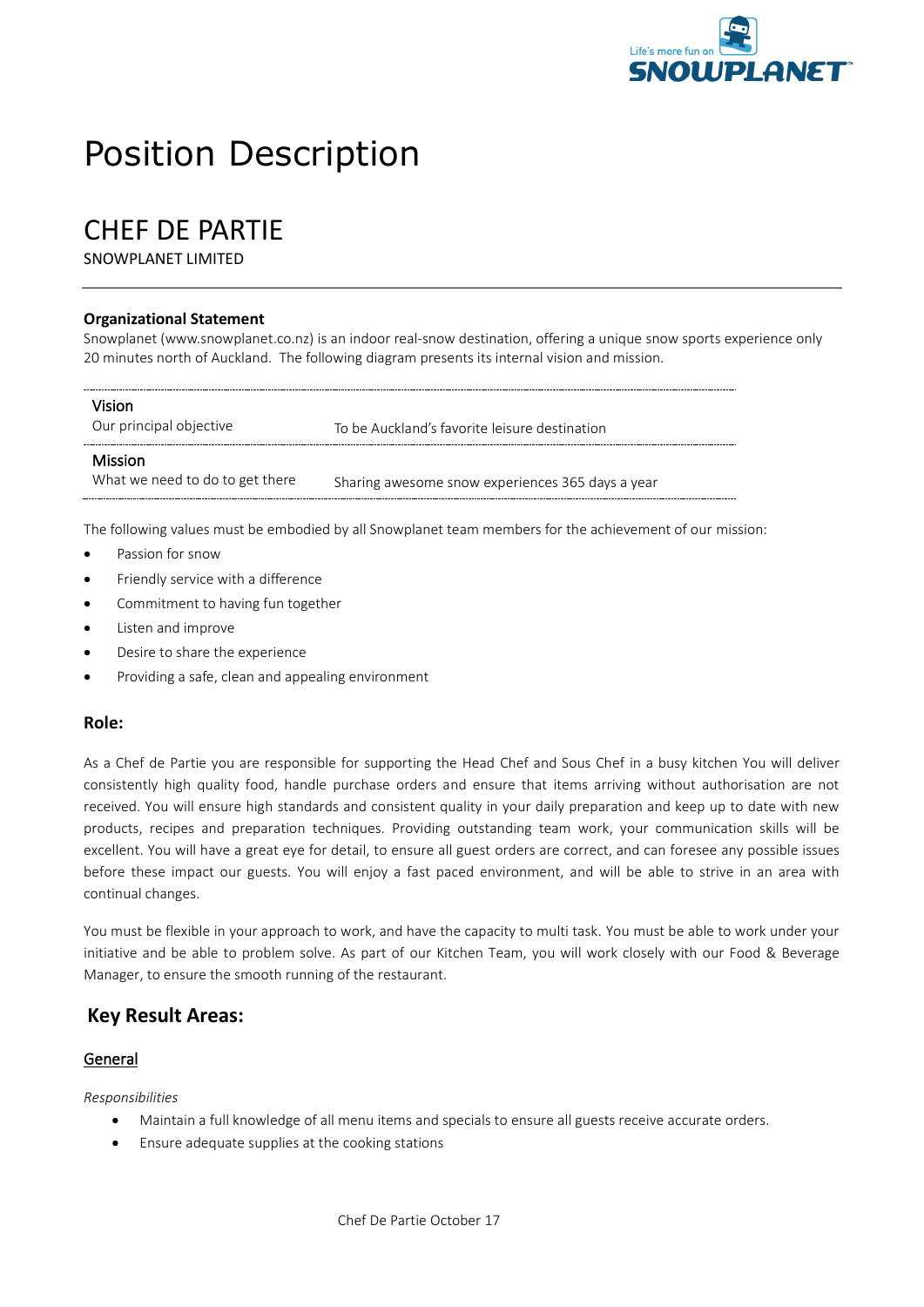

- Prepare ingredients that should be frequently available as assigned by the Head/Sous Chef to meet the standards and quality set.
- Put effort in optimising the cooking process with attention to spped and quality.
- Enforce strict Health and hygiene standards
- Applies knowledge of all standards, procedures and policies related to food preparation, receiving, storing and cleanliness.
- Operates and maintains all kitchen equipment and reports any malfunctioning
- Checks expiry dates and proper storage of food items

#### Communication

*Responsibilities*

- Seamless daily communication with our Head Chef and Sous Chef as required for same day bookings.
- Proactively communicate to handover with the Head Chef/Sous Chef/Food & Beverage Manager and /or Kitchen Team with any relevant information from your working day.
- Collaborate with the Head Chef/Sous Chef when creating menus

#### Groups

*Responsibilities*

- Being prepared at the start of your working day, fully understanding any group bookings that will be arriving, and their specific needs enabling excellent customer service
- Being fully conversant with all group menu options.

#### Health & Safety

*Responsibilities*

- Fully understanding and implementing the specific controls regarding food allergens
- Actively question any unsafe working practices and provide operational improvements
- Report any risks, hazards, near misses or accidents to your line manager and in writing via our Snowplanet Communication App.
- Know what to do in the case of emergency.

#### **Other**

*Responsibilities*

- Maintain a clean and tidy and safe working environment, demonstrating consistently high standards
- Responsible of the supervision of junior chefs
- Participate in training, learning activities and professional development as required.
- Comply with all Snowplanet company policies and procedures
- Perform any other duties as requested within your range of competency by Snowplanet

#### Relationships

You will be responsible for developing and maintaining key relationships, including:

#### *Internal*

*External*

• Food and Beverage Manager

• Guests/Customers